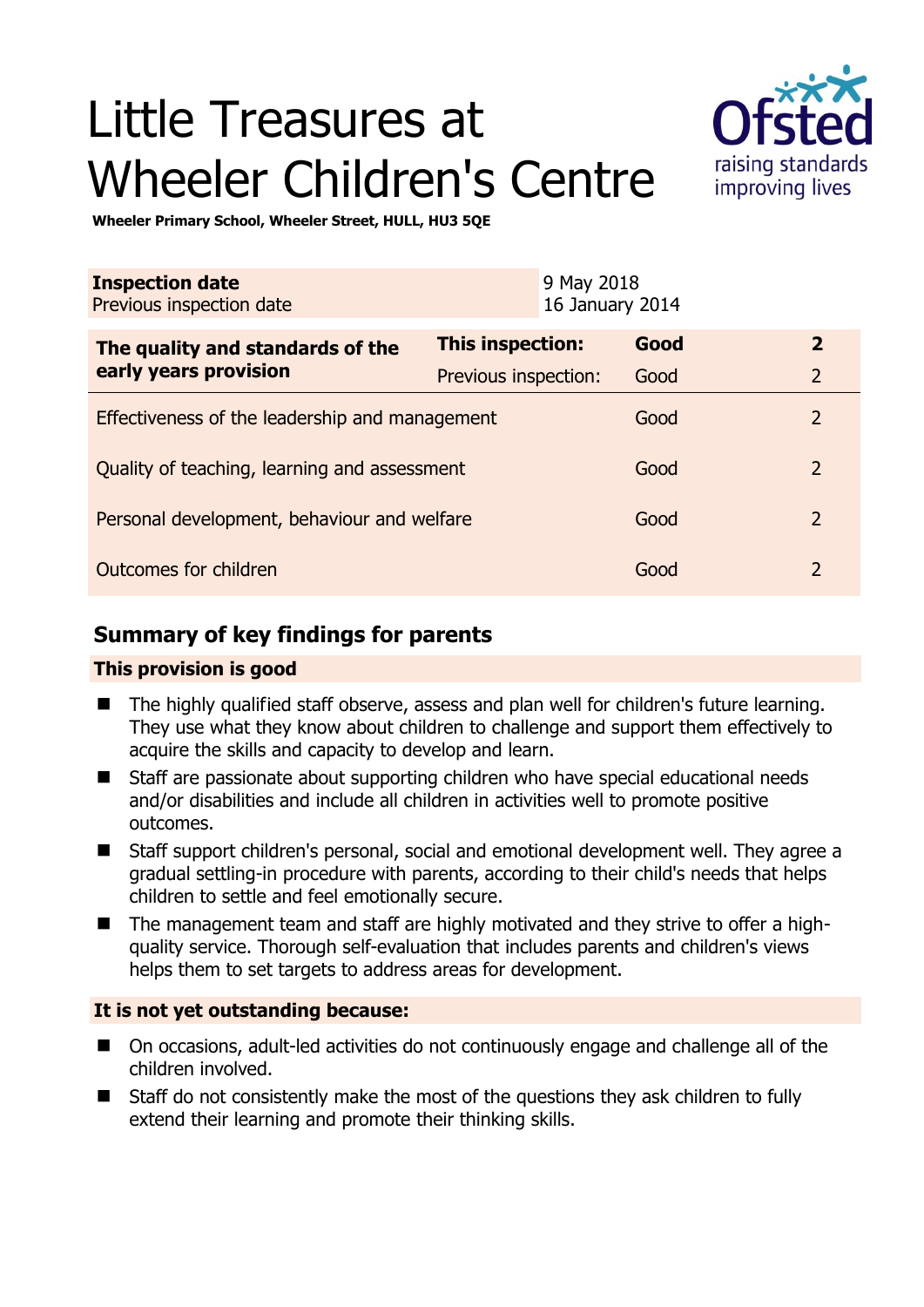# **What the setting needs to do to improve further**

#### **To further improve the quality of the early years provision the provider should:**

- enhance practice during adult-led activities so that all children are fully engaged and challenged
- make better use of questioning to help fully extend children's learning and support their rapid progress further.

#### **Inspection activities**

- The inspector observed the quality of teaching during activities indoors and outdoors, and assessed the impact this has on children's learning.
- The inspector had a tour of the premises and spoke with staff and children during the inspection.
- The inspector completed a joint observation with the nursery manager.
- The inspector held a meeting with the nursery manager. She looked at relevant documentation and evidence of the suitability of staff working in the nursery.
- The inspector spoke to a number of parents during the inspection and took account of their written views.

#### **Inspector**

Lynne Pope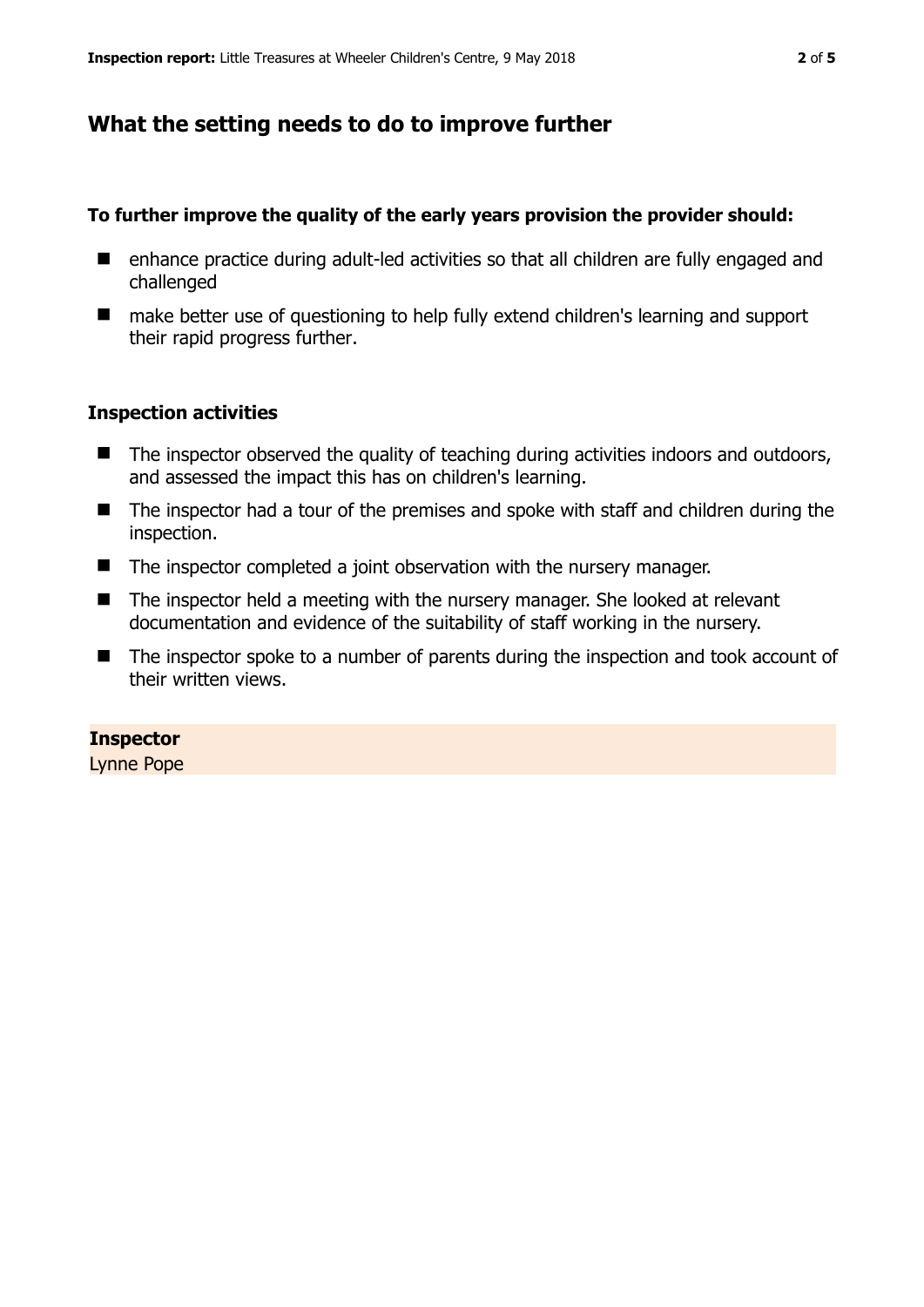## **Inspection findings**

#### **Effectiveness of the leadership and management is good**

Safeguarding is effective. Staff confidently identify signs of abuse and know how to report concerns about children's welfare or inappropriate practice. The environment is safe and secure. This helps to protect children's safety and welfare. Staff benefit from regular supervision and training. This has a positive impact on helping them to extend their professional development and gain new teaching skills. For example, recent training has focused on ways to help children develop their vocabulary skills. Close partnership working with the on-site school helps staff to prepare children extremely well for their eventual move on to full-time education. For example, pre-school children mix with the school nursery children on a daily basis for activities indoors and outdoors.

### **Quality of teaching, learning and assessment is good**

Children are keen to get involved in activities and to explore and investigate. Children under the age of two years enthusiastically join in with actions to familiar rhymes and suggest what they sing next. Staff skilfully support all children's mathematical development. For example, two-year-olds count how many children need a cup at snack time. Three-year-olds play games with a dice, match written numerals to the spots and count out the same number in pebbles. Staff are skilful storytellers and cover stories in a wide variety of ways. For example, staff use props to help children recall what happened in a story about a zoo. Older children enjoy craft activities that involve them in developing their cutting skills as they wrap toy animals up in brown paper. Early writing is encouraged and children take great pleasure in writing a label for their parcel and posting it in the post box. Partnerships with parents are strong. Staff value and encourage parental involvement and include them in all aspects of children's care and learning.

#### **Personal development, behaviour and welfare are good**

Staff are positive role models. They use age-appropriate methods and consistent rules and boundaries to promote children's excellent behaviour. Children enjoy healthy snacks and meals and benefit from frequent opportunities to develop their physical skills. For example, they move their bodies in time to music and learn about their heart beating faster because they have been exercising. Outdoors they ride on tricycles and balance bikes, experiment with water and dig enthusiastically in the sandpit. Staff support children to explore and understand diversity from an early age. For example, very young children enjoy looking at their family books, as well as those of other children attending the setting. Staff plan and provide a good range of outings in the local community.

#### **Outcomes for children are good**

Children develop good skills that help them to be ready for the move on to school. They are encouraged to become independent and communicate their needs. For example, the introduction of nose wiping stations has helped children from a young age to wipe their own noses. Children play well alongside one another and show a good understanding of the importance of turn taking.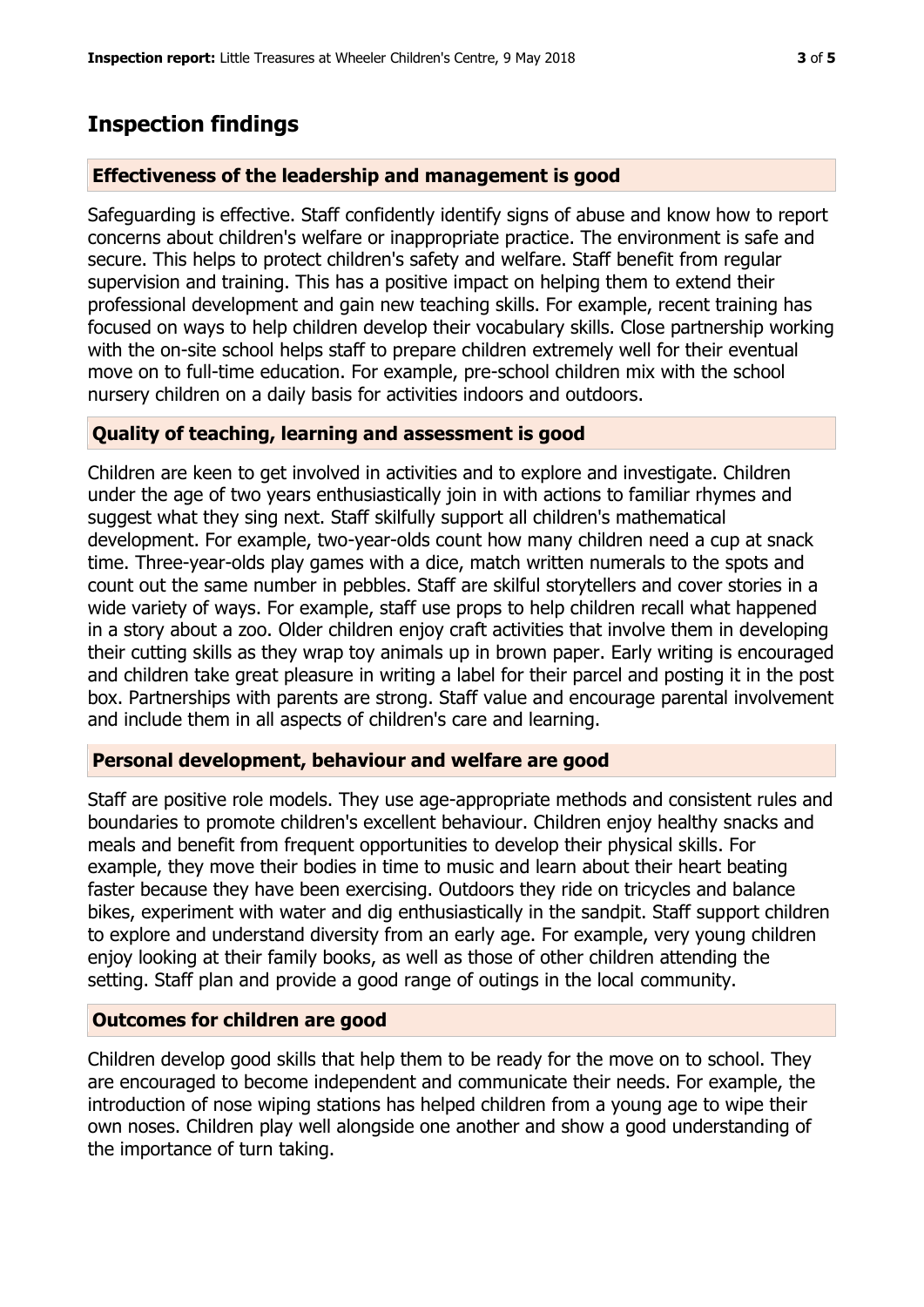## **Setting details**

| Unique reference number                             | EY337000                              |  |
|-----------------------------------------------------|---------------------------------------|--|
| <b>Local authority</b>                              | Kingston upon Hull                    |  |
| <b>Inspection number</b>                            | 1102048                               |  |
| <b>Type of provision</b>                            | Full-time provision                   |  |
| Day care type                                       | Childcare - Non-Domestic              |  |
| <b>Registers</b>                                    | Early Years Register                  |  |
| <b>Age range of children</b>                        | $0 - 4$                               |  |
| <b>Total number of places</b>                       | 56                                    |  |
| <b>Number of children on roll</b>                   | 87                                    |  |
| Name of registered person                           | Wheeler Primary School Governing Body |  |
| <b>Registered person unique</b><br>reference number | RP526339                              |  |
| Date of previous inspection                         | 16 January 2014                       |  |
| <b>Telephone number</b>                             | 01482 353125                          |  |

Little Treasures at Wheeler Children's Centre registered in 2006. The nursery employs 16 members of childcare staff. All staff hold appropriate early years qualifications at level 3 and above. The nursery opens from Monday to Friday, all year round. Sessions are from 7.30am until 6pm, except for bank holidays and two weeks at Christmas. The nursery provides funded early education for two-, three- and four-year-old children.

This inspection was carried out by Ofsted under sections 49 and 50 of the Childcare Act 2006 on the quality and standards of provision that is registered on the Early Years Register. The registered person must ensure that this provision complies with the statutory framework for children's learning, development and care, known as the early years foundation stage.

Any complaints about the inspection or the report should be made following the procedures set out in the guidance 'Complaints procedure: raising concerns and making complaints about Ofsted', which is available from Ofsted's website: www.gov.uk/government/organisations/ofsted. If you would like Ofsted to send you a copy of the guidance, please telephone 0300 123 4234, or email enquiries@ofsted.gov.uk.